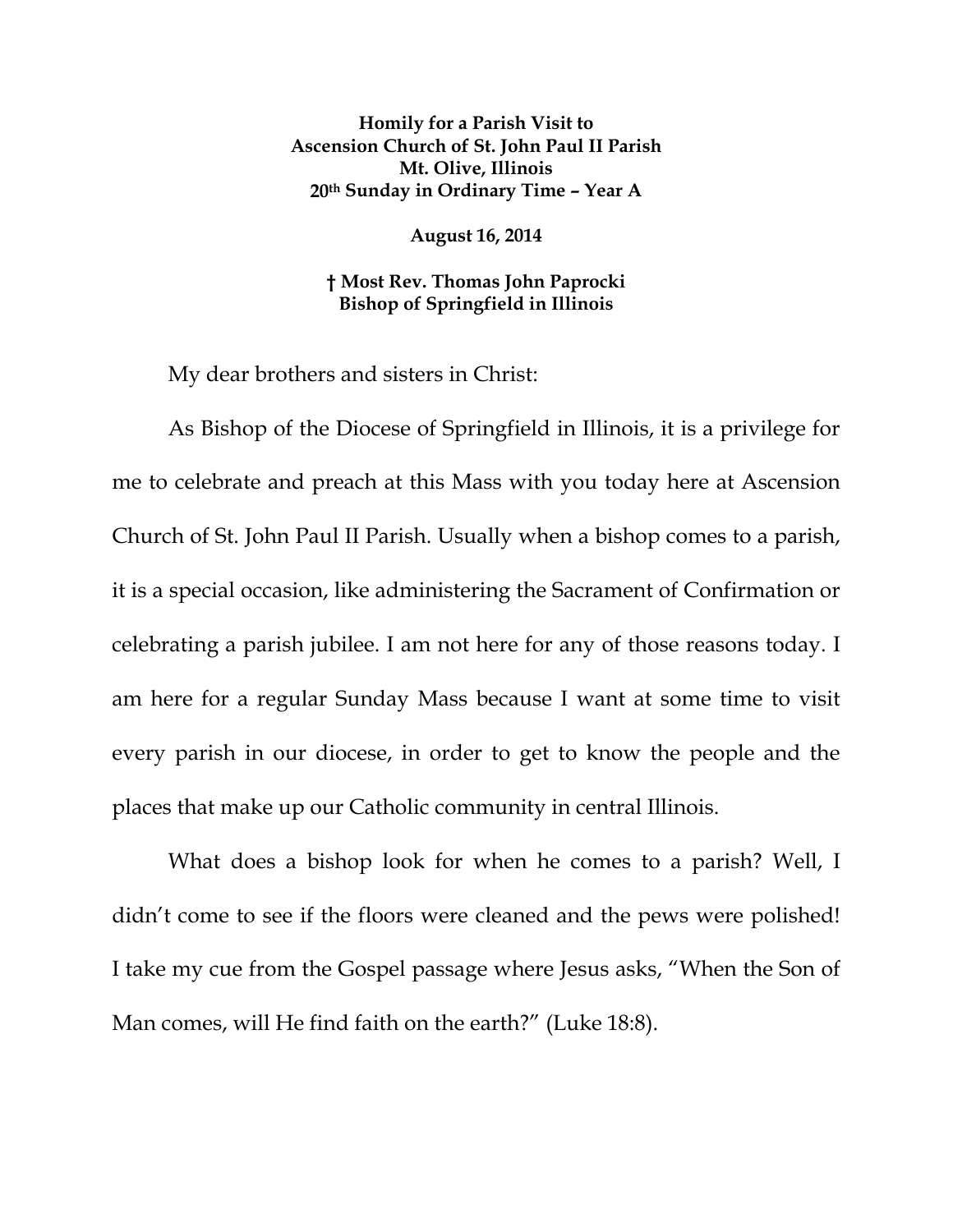First and foremost, when a bishop comes to a parish, he looks for the presence of the Catholic **faith**, to see whether it is strong and vibrant, whether it is growing, and if the conditions are present for its continued growth in the future. So it is good to see people of faith gathered here.

At the same time, a pastoral visit is not just a time for a bishop to see the parish, but also for the parish to see the bishop. The Church is all about relationships. As the three persons of the Trinity are an intimate communion of Father, Son and Spirit in relationship to each other, the Church exists as a communion in relationship to God and in relation to each other, the People of God, the Body of Christ. As a bishop, I have a special relationship with you, and you have a special relationship with me, and one of my roles is to bridge the relationship between you and the Pope and the rest of the universal Church, so that we may all be one in Christ's Body, into which we have been incorporated by the grace of Baptism.

This past April, I had the privilege of being in Rome for the historic canonization of two popes – Pope St. John XXIII and Pope St. John Paul II. This event was a time of great joy not just for those of us who were present, but for the entire Church spread throughout the world. These two shepherds have impacted the Church in countless ways through their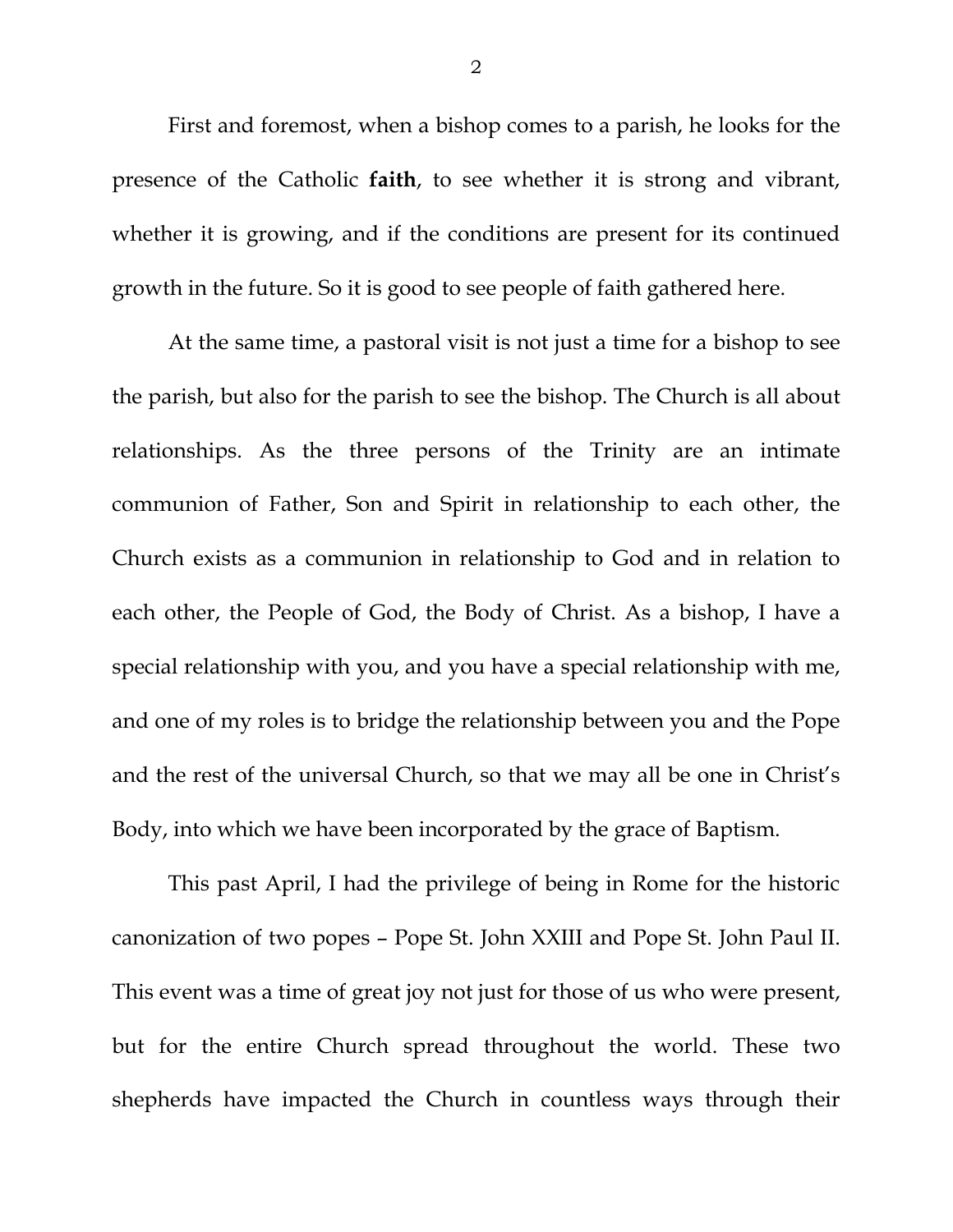dedicated ministry on earth and now assist her in an even more significant way as they intercede on her behalf in Heaven. Your parish has a privileged relationship with your newly-canonized patron, Saint John Paul II, and I pray that he will intercede for you to receive Christ's blessings in abundance.

Carrying on the great work of his illustrious predecessors, Pope Benedict XVI in 2007 published a book entitled *Jesus of Nazareth*. It is the first part of what turned out to be a three-part picture of the preacher from Galilee. In these later years of his life, and after so many years of theological study and teaching, the Holy Father wanted to write a simple and straightforward story of Jesus. As he says in the foreword of the book, it "is solely an expression of my personal search 'for the face of the Lord.'"

In the book the Holy Father asks the question, "What did Jesus bring to the world?" He did not bring world peace. He did not bring prosperity. So what has he brought to us? The answer is very simple, Pope Benedict says. Jesus has brought God to the world. He has told us about God, whom he calls "the Father." He has shown us that in looking upon Jesus we are looking upon God in human form. As he said to the apostle Philip, "To have seen me is to have seen the Father."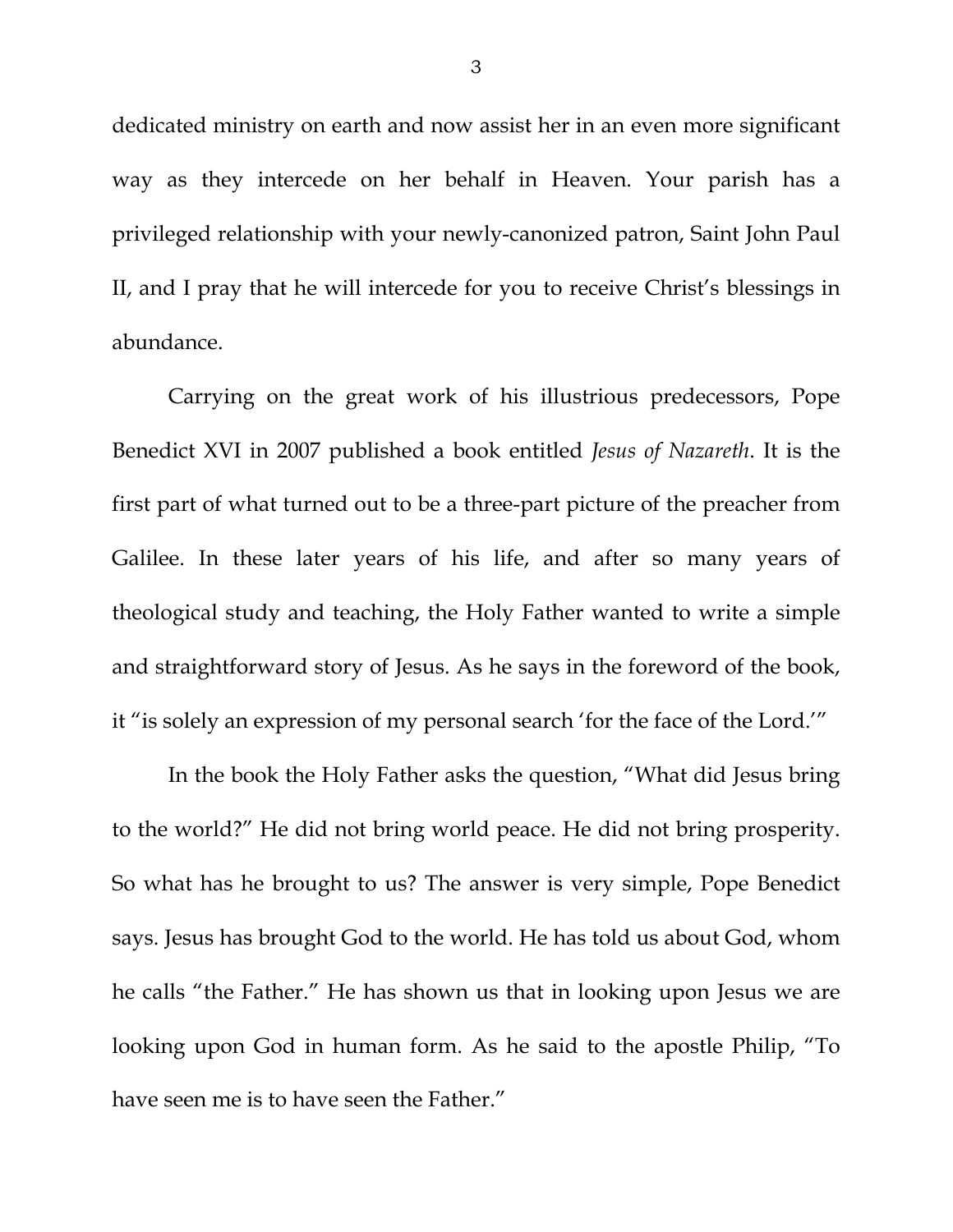The one, true God, the Lord who revealed himself to Abraham and Moses, who made Israel his special people, now comes among us in Jesus of Nazareth. In particular, he comes first to his own Jewish people. His mission is to the Jews. "I was sent only to the lost sheep of the House of Israel," he tells the Canaanite woman in today's Gospel. Yet in this encounter there is the beginning of Jesus' universal mission to the world.

 From the very beginning, God's plan reached beyond the chosen people to embrace all the nations of the world. The people of Israel were not chosen in an exclusive sense to be a members-only club, but to serve as a beacon of light to show the way for the rest of the world.

All of our readings today point in that direction. The prophet Isaiah announces that foreigners will be included in God's salvation. God will bring into His presence all who keep the sabbath and hold to the covenant, sharing His love and His joy with them. Our Responsorial Psalm prayed for all nations to give praise to God. Saint Paul, as the Apostle to the Gentiles, writes to the Romans that God will share His gifts and have mercy upon all.

In the Gospel from Saint Matthew, an anxious mother beseeches Jesus for help and healing for her daughter who is tormented by a demon.

4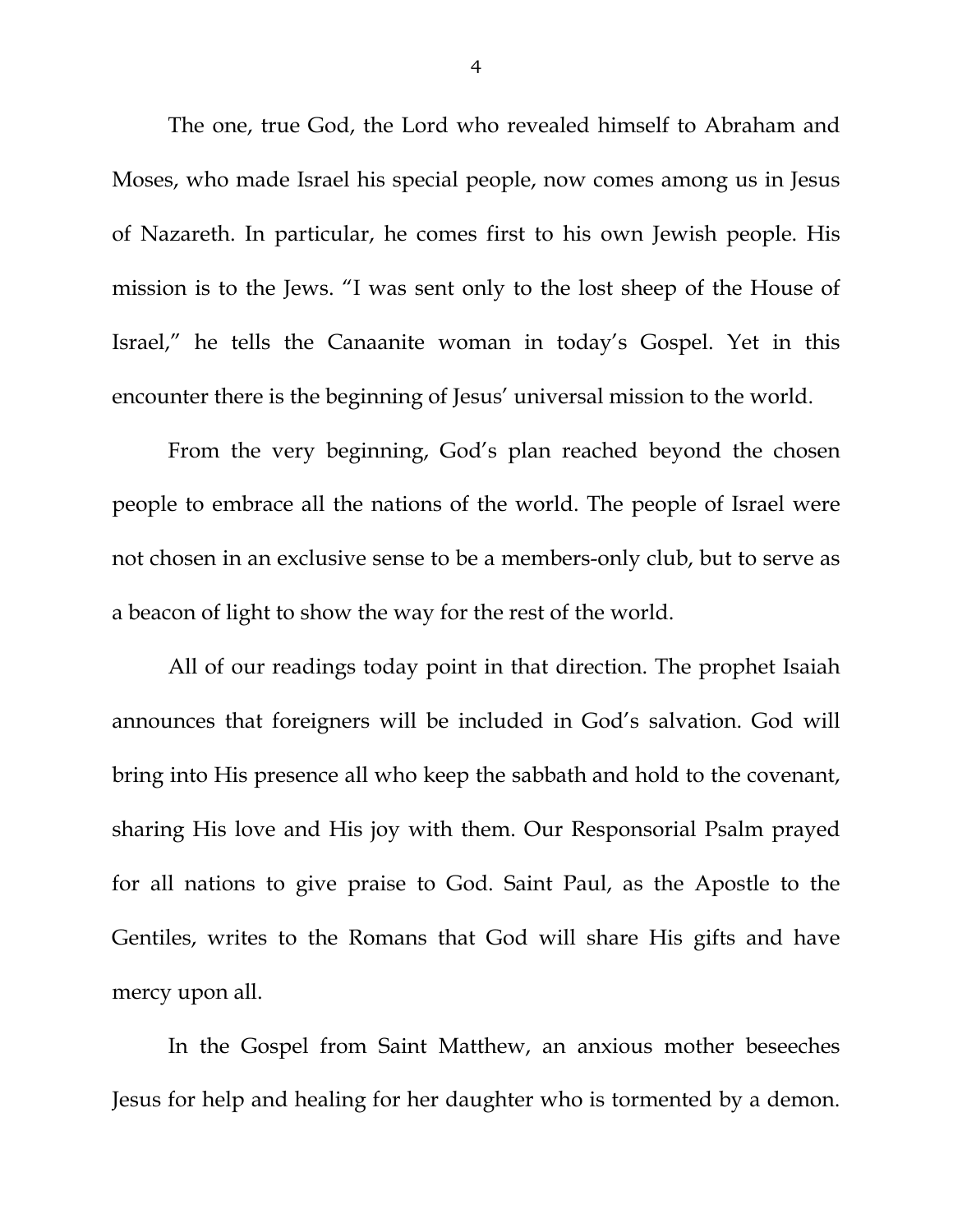First let us note and not gloss over this reference to "a demon." Pope Francis, who speaks often about the Devil, said in a homily last April that Satan exists in our present century and we must learn from the Gospel how to fight against his temptations. The Holy Father said, "We are all tempted because the law of our spiritual life, our Christian life is a struggle: a struggle. That's because the Prince of this world, Satan, doesn't want our holiness, he doesn't want us to follow Christ. Maybe some of you might say: 'But Father, how old fashioned you are to speak about the devil in the 21st century!' But look out because the devil is present! The devil is here… even in the 21st century! And we mustn't be naïve, right? We must learn from the Gospel how to fight against Satan."

 Next we note that the woman in the Gospel is a Canaanite woman, that is, she is a Gentile, not a member of the House of Israel. In telling this story, Matthew shows us how Jesus' life and ministry were centered first on his own people. But it was a ministry intended for the salvation of the whole world. The mission of Jesus to "the lost sheep of the House of Israel" will soon become a mission to "gather into one the scattered children of God" throughout the world. This woman is seeking from the Lord what we all seek from Him: eternal happiness.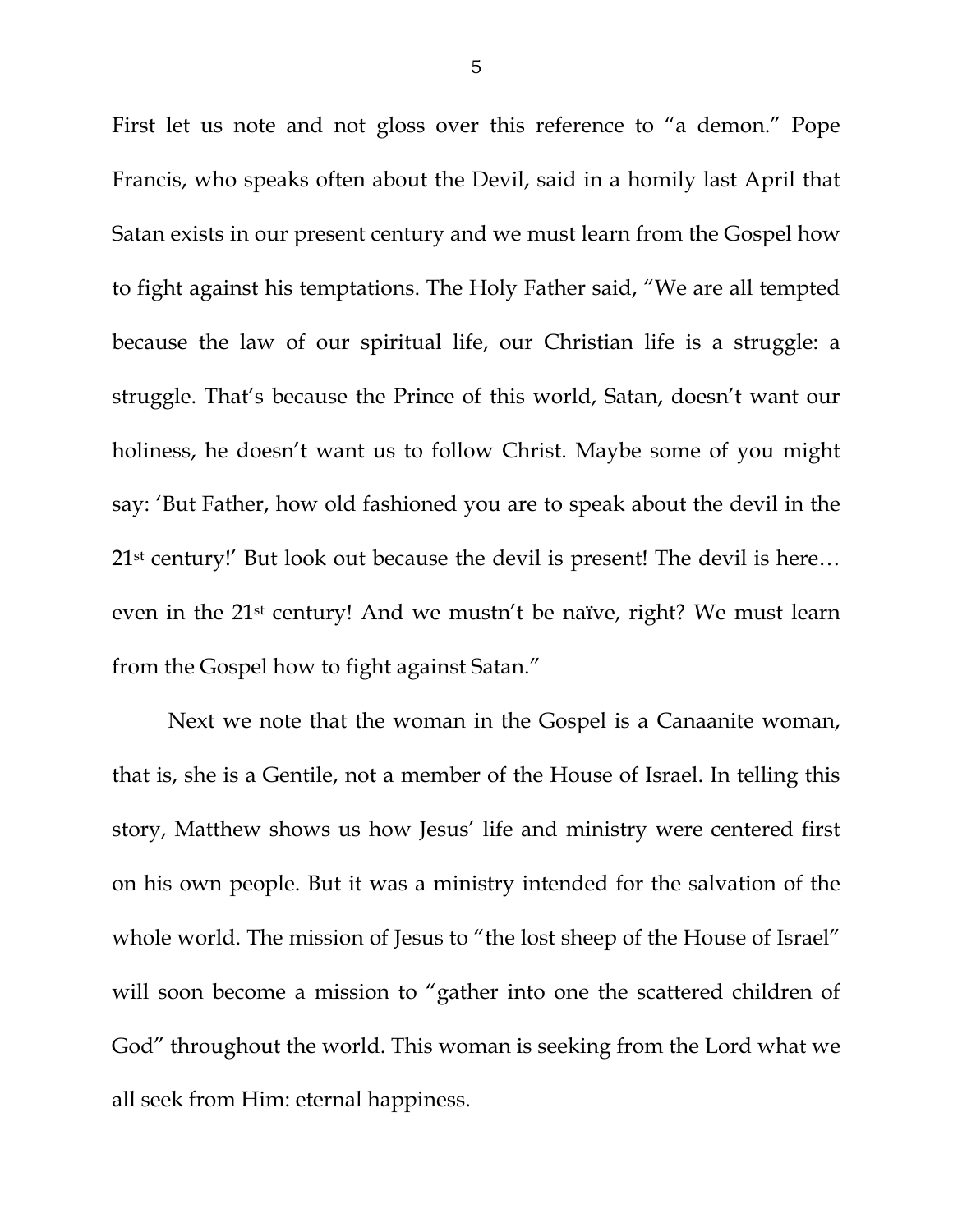There is a beautiful passage in the Office of Readings for the Memorial of Saint Stephen of Hungary, whose feast day is today, from a letter that he wrote to his son. In that letter Saint Stephen told his son what he needed to do to fulfill his duty in order to "reach the highest state of happiness." He said, "Be merciful to all who are suffering violence, keeping always in your heart the example of the Lord who said: *I desire mercy and not sacrifice.* Be patient with everyone, not only with the powerful, but also with the weak. Finally be strong lest prosperity lift you up too much or adversity cast you down. Be humble in this life, that God may raise you up in the next. Be truly moderate and do not punish or condemn anyone immoderately. Be gentle so that you may never oppose justice. Be honorable so that you may never voluntarily bring disgrace upon anyone. Be chaste so that you may avoid all the foulness of lust like the pangs of death."

As he wrote to his son, Saint Stephen of Hungary also gives us a beautiful summary of the virtues that will lead to eternal happiness: